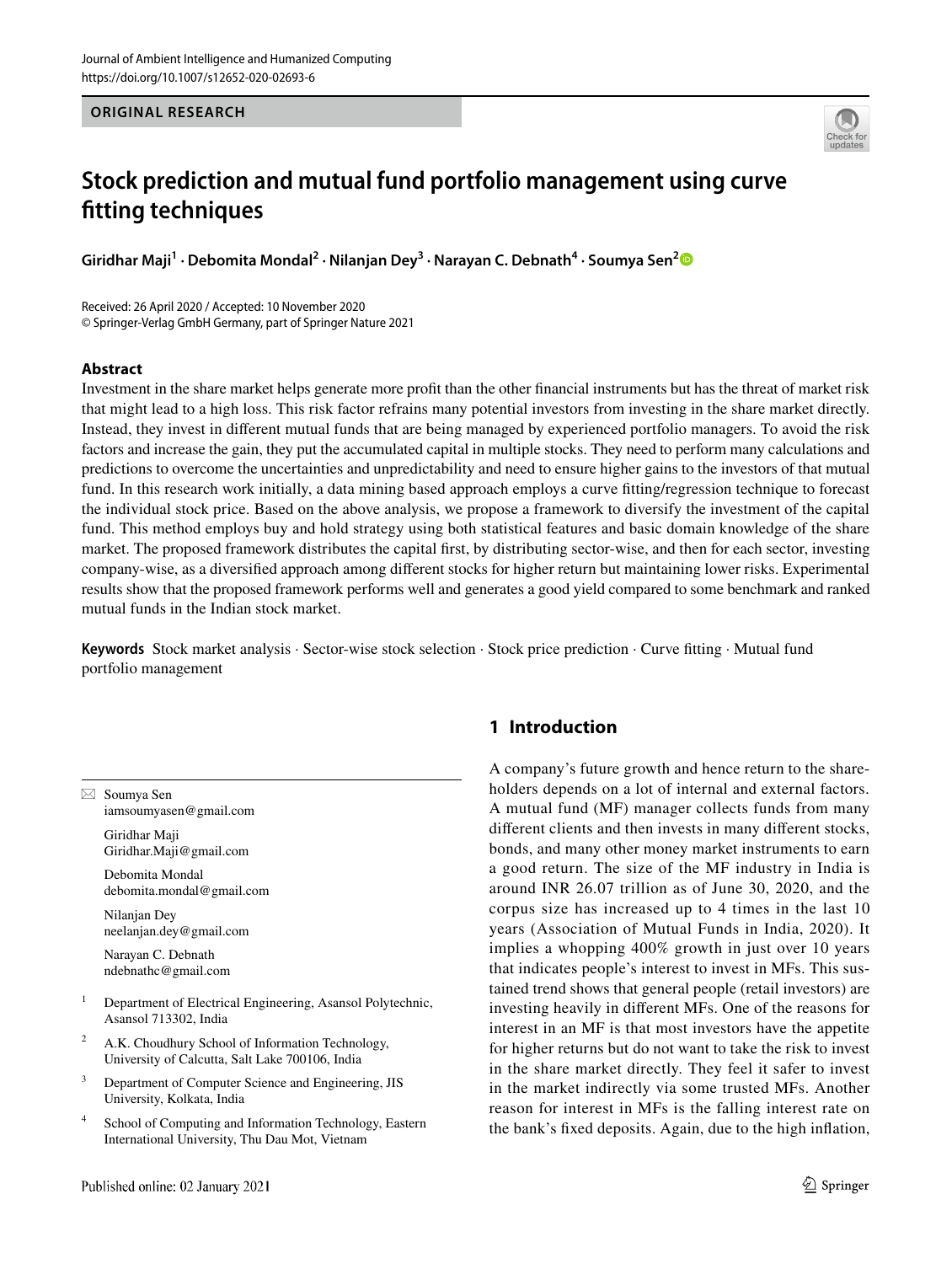the effective yield from fixed deposit becomes negligible. Hence general people look into the different investment alternatives that will give reasonable returns with minimum possible uncertainties. Generally, the investment in individual stock may earn a good profit, but it also risks an unbounded loss. Therefore, individual investors often avoid investing in the share market directly. Instead, they prefer MFs because these are managed by expert professionals (portfolio managers) and invest in multiple stocks belonging to different sectors to mitigate the risk factors.

There are many different types of *mutual funds* in the market with varied stated objectives and investment timehorizons. The fixed income MFs (aka debt funds) generally invest in secured instruments that guarantee capital protection but yield less return. Again, the equity-based MFs are the high-risk, high-return group where most of the capital goes into buying shares of companies listed in the stock exchanges. The *hybrid* and *balanced* MFs are medium risk funds where total corpus gets invested into risk-free, secured bonds, and high-risk equity stocks.

There are many other varieties of MFs such as (1) a *gold fund* that mainly invests in gold, (2) the *gilt funds* that earn from investing in fixed interest government securities, (3) the *Exchange Traded Funds* (ETF) (Agapova [2011](#page-12-0)), where a proportion of different stocks are combined and listed in the stock market for trading like a single stock, (4) *Equity-linked savings scheme* (ELSS) with a minimum lock-in period of 3 years, during which investors can not redeem. It also provides certain tax benefits.

In this research work, we consider only equity stocks though other money market instruments may very well be incorporated. Here we take different company stocks from varied business domains. This research work is generic for analysis on all the share markets and mutual funds across the world. We have chosen the Indian share market for the experiments and analysis purposes. The *SENSEX* is the indexing measure of the *Bombay Stock Exchange* (BSE) and comprises thirty well-established and well-performing companies (BSE 2019a). The *NIFTY 50* is a well-known index representing the *National Stock Exchange* (NSE) and is Indiaś benchmark stock market index for the Indian equity market. It covers around twenty-two sectors of the Indian economy and offers investment manager exposure to the Indian market in one portfolio. Some of the companies in *NIFTY* from different sectors are ACC Ltd. (Cement), Asian Paints (Paints), Axis Bank (Private Bank), BHEL (Electric Equipment), Bharti Airtel (Telecommunication), Cipla (Pharmaceuticals), Coal India (Mining and Metals), ITC (Cigarette Hotels), Infosys (IT and Software), L&T, ONGC (Oil and Gas), SBI (public bank), TCS (IT and Software), Tata Steel (Steel), Zee entertainment (Entertainment), etc. (NSE 2019). Most of the above stocks also belong to SENSEX. We understand that the SENSEX covers almost

all the industrial sectors, and therefore tracking its performance will give the pulse of the whole stock market.

Historical stock price movement data, as well as many other time-series data related to the internal as well as external factors associated to a particular stock or a group of similar stocks (like banking stocks, Metal stocks, automobile stocks, IT stocks, etc.), can be analytically processed by different data mining tools (Liao et al. [2012;](#page-12-1) Hajizadeh et al. [2010;](#page-12-2) Zhang and Zhou [2004](#page-13-0)) to predict the future movement of the stock market. However, there is no guaranty that the result of the analysis will be accurate. As many external factors are involved, many well-performing stocks may suddenly become loss-making. One of the most convincing examples is the spreading of Coronavirus Disease (COVID-19) (Fong et al. [2020\)](#page-12-3) across the world. Due to lockdown in many parts of the world, economic activities reduced drastically, resulting in a rapid fall of share prices across the globe. COVID-19 was an unplanned event and affected almost all business sectors. However, some pharmaceutical companies, gloves makers, sanitizer makers, etc. have benefited due to the sudden increase in demand for their products. It implies that it is safe to invest in a different sector to reduce the risk of investment. Even if a company from a well-performing business sector may go through some financial loss, bankruptcy, or scams that can lead to a sharp fall in the share price. It suggests investing in multiple companies belong to the same business domain. It becomes difficult for many individual investors to keep track of the several companies belonging to the different sectors and maintain a diversified portfolio. Henceforth to stay invested in the stock market with a diversified portfolio, a mutual fund is the best option for many retail investors. It gives different AMCs (Asset Management Companies) opportunities to introduce new mutual funds to the market with varying risk factors, return expectations, etc. The competition is increasing between different AMCs to attract more investors. The role of the portfolio manager is getting challenging day-by-day. In this research work, we focus on developing a framework for the portfolio manager to maintain a diversified portfolio with less risk and high return probability. The main contributions of the paper are as follows.

- At first, we do a business level analysis on the individual stock to perform a data mining-based approach by applying curve fittings (regression) to find the accuracy of the prediction curve.
- In the next level, based on these predictions, a framework is derived for the portfolio managers to invest in diversified stocks to increase the return on investment.

The rest of the paper is organized as follows. Related works are discussed in Sect. [2](#page-2-0), followed by the proposed framework and methodology employed for mutual fund portfolio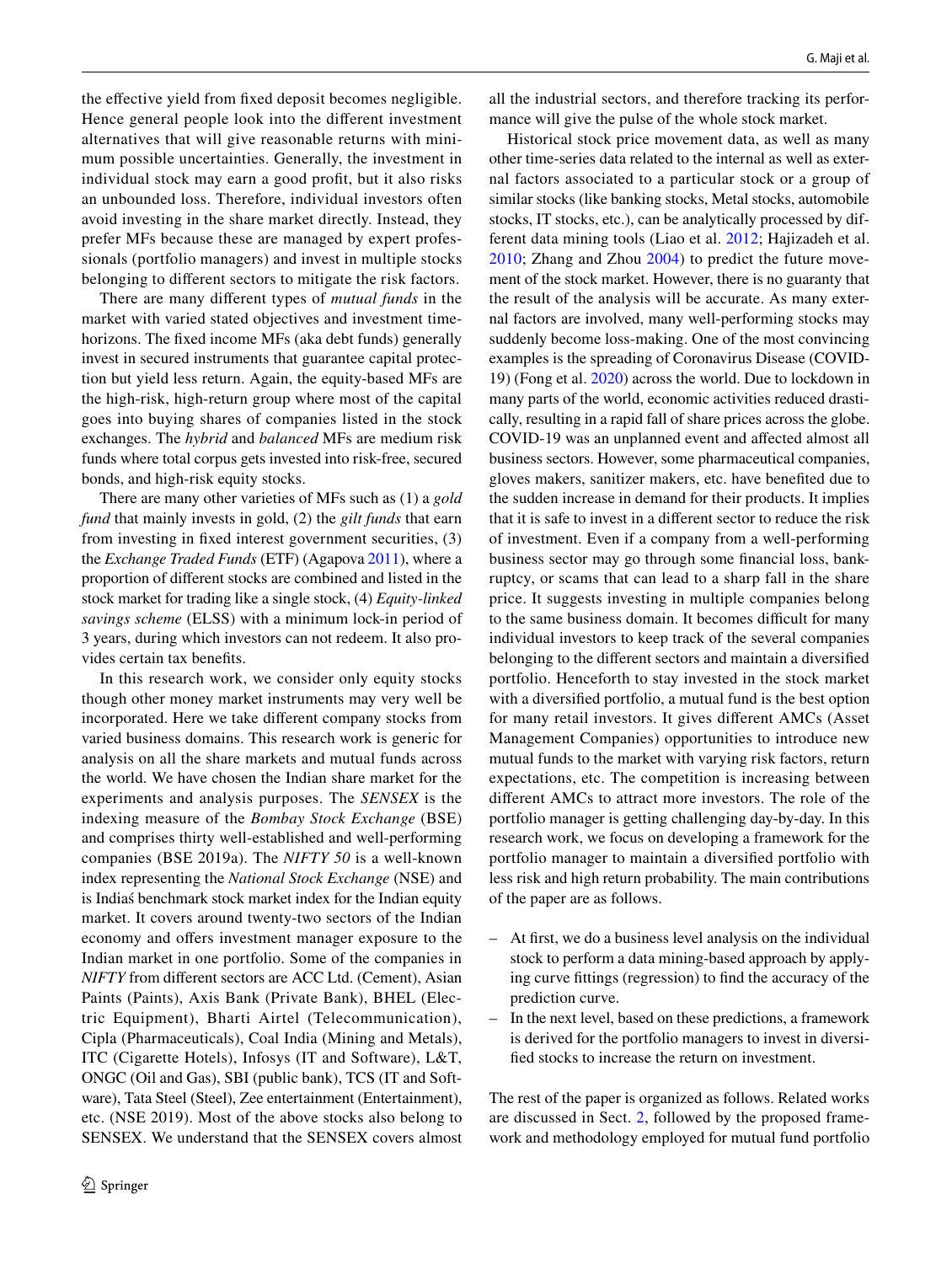management in Sect. [4](#page-3-0). Experimental results with BSE stock market data are presented in Sect. [5](#page-8-0). Finally, the study is concluded in Sect. [6](#page-11-0) with the future direction of work.

## <span id="page-2-0"></span>**2 Related work**

A large number of studies have been conducted on stock exchange index movement forecast and individual stock price prediction using data mining and statistical analysis (Chikhi and Diebolt [2010\)](#page-12-4). Stock market movement and the impact of different intrinsic and external factors such as gold price, crude oil price, political stability, dollar exchange rate, bank interest rate, etc. on the stock market are discussed in Mondal et al. ([2018](#page-12-5)). A review of the stock market is presented in Rusu and Rusu [\(2003](#page-13-1)), Atsalakis and Valavanis ([2009](#page-12-6)) and Preethi and Santhi [\(2012\)](#page-13-2). Authors have identified three different categories of analysis: fundamental analysis, technical analysis, and efficient market theory.

- 1. The fundamental analysis performed on the basis of macroeconomic factors such as prevailing interest rate, inflation data, industry/sector a company belongs to, profit/loss of the company, the amount of dividend paid, brand value, crude oil price (Zhu et al. [2014](#page-13-3)), gold price (Weng et al. [2020\)](#page-13-4), foreign capital inflow etc. It employs statistical models and uses financial algorithms to the financial statements and other periodical market information to estimate the share price of the company.
- 2. The underlying assumption of the technical analysis is that stock price variation itself incorporates the effects of all economic, political (Narang [2015](#page-13-5)), financial, and external factors. Technical analysis studies the shortterm changes in stock price with the expectation that historical stock prices behavior will continue in the near future. Accurate and clean historical data such as days closing price, the dividend paid, bonus share issued, split ratio, buyback of shares, etc., are abundant from stock exchanges. Hence, it becomes promising to employ data mining techniques to predict the future trends of stock prices for investors on these datasets.
- 3. Important properties of the efficient market theory say (1) market prices are known to all stakeholders as soon as they change, (2) all related market information is freely available to all participants, (3) share prices reflect their fundamental values, and (4) stock prices follow a random walk.

Many neuro-fuzzy (Asadi [2019;](#page-12-7) Chandar [2019\)](#page-12-8) models were proposed and different techniques like *Artificial Neural Network* with backpropagation (Mingyue et al. [2016](#page-12-9); Singh and Mohanty [2018\)](#page-13-6), *Recurrent Neural Network* (RNN) (Zhao et al. [2020;](#page-13-7) Ghosh et al. [2019](#page-12-10)), evolutionary techniques like *genetic algorithms* (Weng et al. [2020](#page-13-4); Ding et al. [2020\)](#page-12-11), the *firefly algorithm* combined with the *support vector regression* (Zhang et al. [2019\)](#page-13-8), the *linear regression* (Altay and Satman [2005](#page-12-12); Ji et al. [2020](#page-12-13)) etc. were applied to predict stock prices. Zhang and Zhou [\(2004\)](#page-13-0) reviewed data mining in the context of financial application from both technical and application perspectives. Then they compared different data mining techniques to solve financial problems and discuss important data mining issues involved in specific financial applications. Most of the above models other than regression are complex in design, use many parameters which are difficult to select, model settings such as the number of hidden layers, initial values of variables, use of optimizers, etc. They require a very long training phase, and the problem of over-fitting or under-fitting exists too.

Chandar ([2019](#page-12-8)) utilized *discrete wavelet transform* (DWT) to decompose time series data and combined it with an adaptive fuzzy inference system to forecast the closing price of a stock. Data visualization (Moere and Offenhuber [2009](#page-12-14)) is important to represent the movement of the stocks and to understand the performance using the visual tools. This aspect enables the ambient computing (Curran [2011\)](#page-12-15) by integrating cognitive processing with the visualization for better human interaction and understanding of the system.

Gottschlich and Hinz ([2014\)](#page-12-16) proposed a *decision support system* design that enables investors to include the crowd's recommendations in their investment decisions and use it to manage a portfolio. Here a serious concern is the presence of noise in the data. Common investors (here the crowd) have much less in-depth knowledge regarding the intricacies of the stock market and stock price movement based on sporadic rumors or speculation does not yield stable growth or returns. Hence it may provide higher gains for a very short period but may not be a beneficial tool for a stable mutual fund portfolio management.

Qian and Rasheed [\(2007\)](#page-13-9) employed the *Hurst exponent* to select a time window when prediction probability would be higher and then used different machine learning techniques to be trained with data from that time period. They used different heuristics to generate the parameters for classification and tested on the *Dow Jones Industrial Average* index to achieve an average accuracy of 65%. In the context of the present study, it would not be wise to adapt as an MF portfolio that runs throughout the year, and it can not be open to investment for a selected time window. Also, the complexity of the above method will be rigorous when used for a bucket of different stocks.

Park et al. ([2019\)](#page-13-10) used stock indices movement data of eight countries and used them to predict S&P index movement. They have considered a total of 10 years day's closing index values and calculated their movement as *upward* and *downward* to use different binary classifiers such as *support*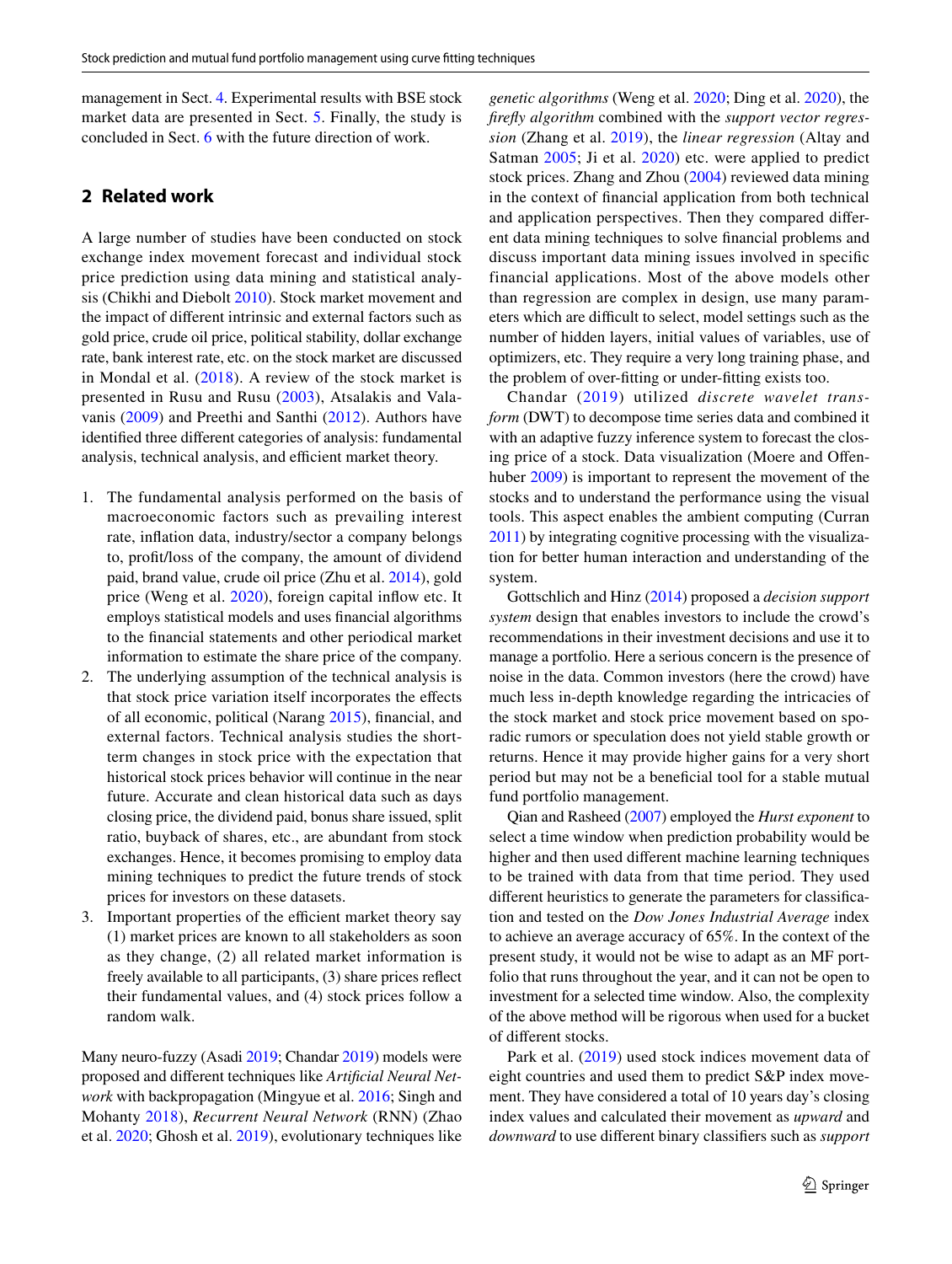*vector machine* (SVM), *k-nearest neighbor* (KNN), *probabilistic neural network* (PNN) etc. Ananthi and Vijayakumar [\(2020\)](#page-12-17) have recently applied *KNN* based regression model on different market indicator like *MACD*, *RSI*, *Bollinger bands*, and *candle stick* patterns to generate buy/sell signals. The main limitation here is the forecasting horizon as the above work can only predict for a few days in advance, but we observe that regression based tools yield comparable prediction without large computational burden.

Maji et al. ([2017](#page-12-18)) considered lagged correlation among the upward and downward movement of a sectoral index with some day-lag and applied association rule mining to predict future movement with a forecasting horizon the same as the day-lag. Authors have used *Association Rule Mining* (ARM) to find the correlation between different stock prices and generate association rules between different stock prices. Baralis et al. ([2017\)](#page-12-19) employed frequent itemset mining to supporting *buy-and-hold* investors in technical analyses by automatically identifying promising sets of high-yield yet diversified stocks to buy. Both of the above works forecast for a very limited time window, a few days in the future, and most useful for short term traders.

A stock market portfolio recommender system has been proposed in (Paranjape-Voditel and Deshpande [2013](#page-13-11)). Sankar et al. [\(2015\)](#page-13-12) proposed a trust-based stock recommender system utilizing social network analysis techniques. They have utilized the stock holding and buying/selling information from other trusted mutual funds to recommend stocks. This approach is entirely dependent on the collective wisdom of other fund managers. Some authors propose recommender systems based on users' contextual short term information and sentiment analysis (Richthammer and Pernul [2018;](#page-13-13) Gottschlich and Hinz [2014\)](#page-12-16). All of the stock recommender systems are again useful to individual regular traders for short term gains.

Majority of the research works discussed above focused on the share market directly by forecasting the future price or movement direction. In almost all the cases (except Maji et al. [2017;](#page-12-18) Paranjape-Voditel and Deshpande [2013](#page-13-11)), many financial indicators (short-term, long-term, macro-economic, and micro-economic parameters) have been used to predict the future price.

Our framework is based on the assumption that historical stock prices incorporate the impact of all such parameters. Hence, we simplify our framework by only considering historical stock prices as a proxy to all such financial parameters. A point to note is that investors who invest in the share market look into the closing price of different periods to check the growth or decay for that period. The closing price of the stock is the standard representation of the stocks for historical analysis.

We observe that financial time series regression tools are the most widely used and simple to compute. Many recent studies utilized regression techniques in stock price forecasting. To keep the computations simple and easy, without compromising on forecasting accuracy, we have employed regression tools in the initial prediction phase of our proposed framework of MF portfolio management.

#### **3 Problem statement and contribution**

Formation of a mutual fund portfolio to avoid the risk of investment on individual/few stocks by investing in multiple stocks belonging to different business sectors. It is difficult to manage and analyze many stocks at a time. Henceforth a framework is required to work with multiple stocks from various business sectors to increase the profit over time but reducing the risk factors.

#### **Contributions**

- Analysis is performed only on the closing stock price but it includes the effect of various parameters such as dividend, bonus, split, etc. This simplifies the overhead of analysing with multiple parameters and avoids the use of complex tools.
- Diversified portfolio management by analyzing multiple stocks (company-wise) from different business sectors (sector-wise).
- Analysis and comparison of the different business sectors performance wise.
- A systematic portfolio management framework to increase the return over a longer period but minimizing the risks.
- Flexible to support the analysis on individual stock, group of stocks, business domains and that for any time period.

## <span id="page-3-0"></span>**4 Proposed framework to forecast and allocate fund across sectors**

This section derives a framework for portfolio managers to invest for many different time horizons in stocks to maximize investors' gain. Here, the analysis is done on multiple sectors to ensure diversified portfolio management to reduce investors' risk.

As already discussed that there are various perspectives of investors while investing their funds to gain more profit. Share markets are highly sensitive, and there are numerous factors directly or indirectly associated with it that control the market sentiment (Gottschlich and Hinz [2014](#page-12-16)). A group of investors foresees an appreciation in stock valuation so, they buy stocks at the current market price and expect to sell them in future and book profit. Again, at the same time, another group of investors assumes that stock prices will fall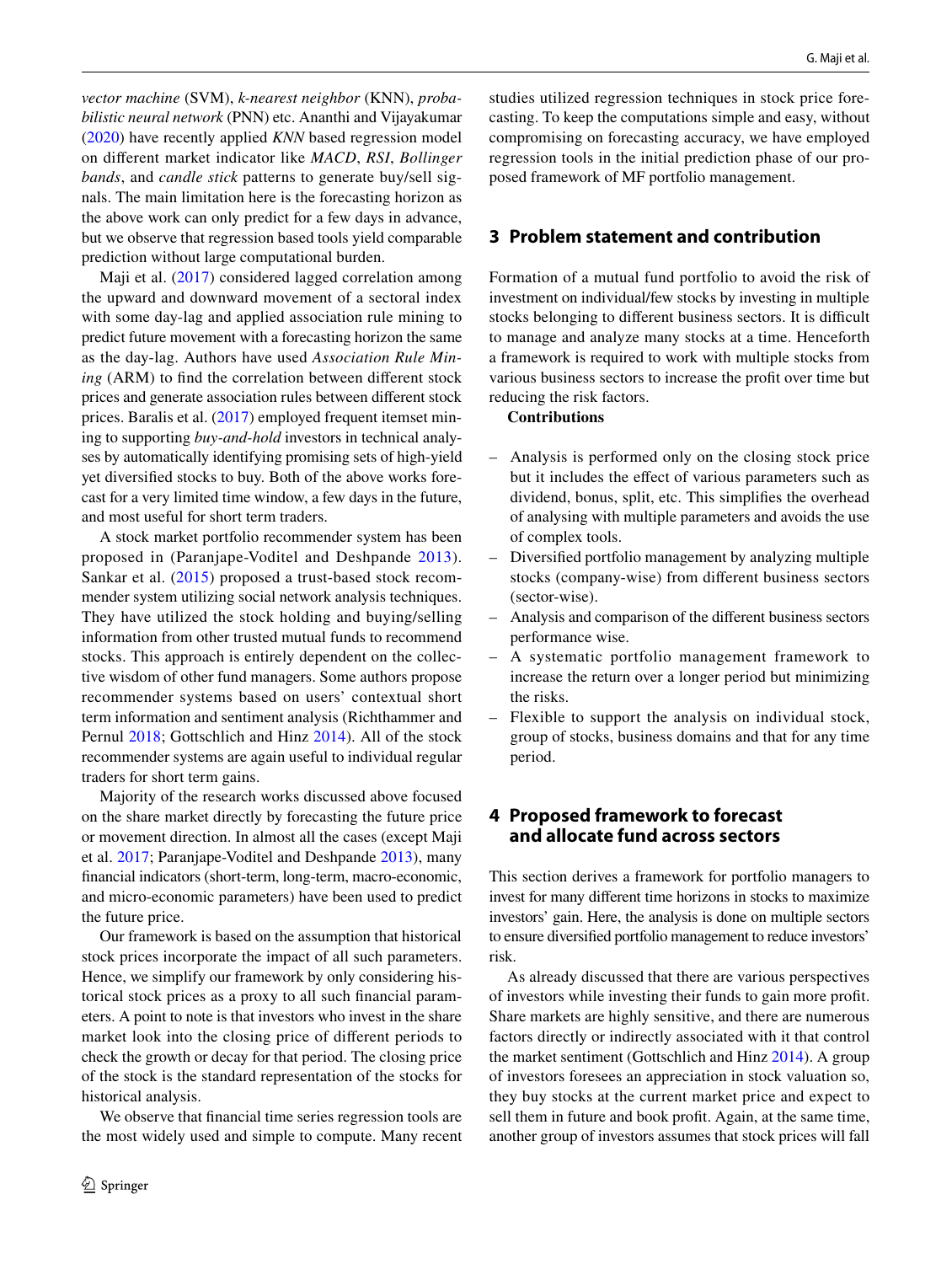in the future so, they sell at the current market price, and in the future, they may buy again at dips. In reality, there exists simultaneously many sellers and buyers in the market due to the different perception of future stock valuation. In the future, any one group of investors will benefit, and others may have to incur a loss. Many different statistical techniques and time-series analyses have been used with mixed success. We aim to use well-tested regression techniques as a starting tool to screen individual stocks along with domain knowledge in bucketing company stocks into industrial sectors. Therefore, the objective is to propose an analytical approach to predict the share price of different companies and invest total capital across various diversified sectors to earn better profit percentages and mitigate the overall risk. Moreover, we aim to maximize the profit over time as the investors prefer to get a higher return for long term investments.

#### **4.1 Analysis of different statistical method and finding a suitable one**

Statistics being the body of methods meant for the study of numerical data, the first step in any statistical inquiry must be a collection of relevant numerical data. Once data are collected, a knowledge discovery may analyze the behavior of the data. However, as the different data are different, a suitable statistical method is to be identified for data processing belongs to a particular application.

In this present work, one of the primary challenges is finding a preferable method that would help us forecast/ predict the companies' share value. However, in reality, it is impossible to predict the share value of the companies accurately, as several issues control the movement of the share market. Many parameters may not be directly related to the up/down of the share market, but indirectly related to the share market by affecting parameters responsible for changing the share value directly. Even some new cases/ issues (e.g., COVID-19, terrorist attacks, etc.) may evolve in the future that is unknown at the time of analysis. The proposed prediction model will be based on historical prices of shares as it reflects the effects of all events and parameters that determine the stock prices.

There are several statistical methods such as *standard deviation*, *linear regression*, non-linear regression, *correlation*, *time series analysis*, etc. that are useful for prediction. Standard deviation is the simplest one. The result produced by the standard deviation is used for basic calculation. It gives a high error rate for complex data. Therefore, for more satisfactory precision, it is not a suitable method.

In correlation analysis, the concern is the mutual relationship between the two variables. It uses a measure of the interdependence of the two variables, known as the correlation coefficient.

Because of the close connection between the correlation coefficient and linear regression, it is clear that the former can serve as a satisfactory measure of the strength of the relationship between the two variables only when that relationship is of the linear type. Hence a low value of the correlation coefficient does not rule out the possibility that the variables are related in some other manner. However, as the problem domain is the capital market, it might be possible that the correlation coefficient is small in the measure. Therefore, while dealing with real financial time series data, it is not possible to guarantee that the correlation coefficient remains greater than a particular value all the time. For this limitation, correlation is not considered in the present work as a tool of prediction.

In the share market, the stock prices of companies change over time, and it does not maintain any specific pattern. Different companies follow different patterns of change. Not only this, but a particular company may also show varying patterns over time. Therefore, it is necessary to understand the pattern of change in the share price. Once the values of the shares plotted against time, different types of curves get generated. In mathematical analysis, several forms of curves are identified over time. Among these numerous forms, we intend to look for the one that best fits the given pattern.

There are several forms of curves used in mathematical analysis. Out of those commonly used are listed below in Table [1.](#page-5-0) Now the best-fitted form of curve is identified by comparing the actual values with the values generated by solving the regression equation associated with each type of curve. In this problem domain, the independent variable is the time  $(x)$  and the dependent variable is the closing stock price (*y*).

This comparison helps to calculate the error value for each curve defined above. Now the curve for which the minimum error value is obtained is identified as the best-fitted curve to represent the share movement of that particular company.

Regression analysis is very much useful, as it helps us in the prediction, and forming the curves which help to compute the error values. In regression analysis, one of the two variables (say *x*) is the *independent*' variable and the other (*y*) as the *dependent*' variable, and the objective is to be investigate the dependence of the variable *y* on the independent variable *x*. The major problem in the case of linear regression is to express the relationship between *y* and *x* through a mathematical function such as a linear equation and, then only it is possible to use the resulting equation to predict *y* in terms of *x*.

Non-linear regression is another variation of regression techniques. But in the case of non-linear regression, there is no hard and first rule to establish the relationship between two variables in a linear pattern like linear regression. The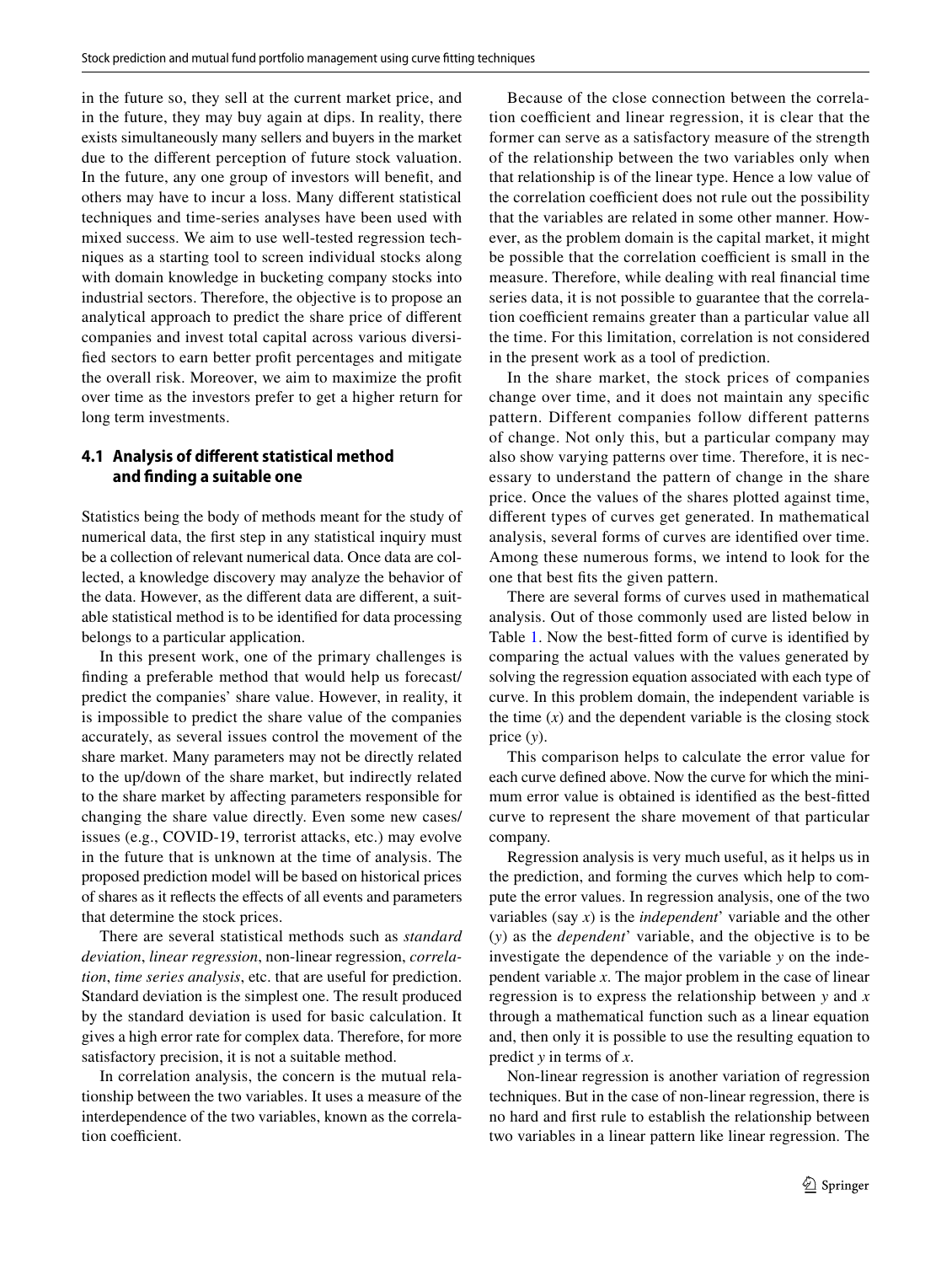| Sl. no         | Curve model              | General form (equation)                                                                                                                         |
|----------------|--------------------------|-------------------------------------------------------------------------------------------------------------------------------------------------|
| 1              | Straight line/Poly (1)   | $y = p_1 \times x + p_2$                                                                                                                        |
| 2              | Parabolic curve/Poly (2) | $y = p_1 \times x^2 + p_2 \times x + p_3$                                                                                                       |
| 3              | Cubic curve/Poly (3)     | $y = p_1 \times x^3 + p_2 \times x^2 + p_3 \times x + p_4$                                                                                      |
| $\overline{4}$ | Poly(n)                  | $y = p_1 \times x^n + p_2 \times x^{n-1} + \dots + p_n$                                                                                         |
| 5              | Exponential curve $(1)$  | $y = a \times e^{b \times x}$                                                                                                                   |
| 6              | Exponential curve (2)    | $y = a \times e^{b \times x} + c \times e^{d \times x}$                                                                                         |
| 7              | Geometric curve (1)      | $y = a \times x^b$                                                                                                                              |
| 8              | Geometric curve (2)      | $y = a \times x^{b} + c$                                                                                                                        |
| 9              | Fourier curve (1)        | $y = a_0 + a_1 \times cos(w \times x) + a_2 \times sin(w \times x)$                                                                             |
| 10             | Fourier curve (2)        | $y = a_0 + a_1 \times cos(x \times w) + b_1 \times sin(x \times w) + a_2 \times cos(2 \times x \times w) + b_2 \times sin(2 \times x \times w)$ |
| 11             | Logarithmic curve        | $log(y) = f(x)$ ; where $f(x)$ is linear in x                                                                                                   |

<span id="page-5-0"></span>**Table 1** Different well-known curves with their general form (equation)

relationship between the two variables in non-linear regression is non-linear.

# **4.2 Methodology**

One of the main objectives is to predict the share price of an individual company. Actual share prices plotted in a 1-month interval up to the current year. The present-day stock price of a company is estimated using regression on the historical price data (say last *P* monthly closing price). The regression method is applied to solve the different types of curve-fitting models and compare those values with the current one (actual market price). Next, the difference between the estimated price and the actual price is computed. The percentage of difference gives the error rate for each type of curve. The minimum squared error percentage value would be chosen and, therefore, the corresponding curve would be identified as the best-fitted curve, and the corresponding share value is considered for further processing. The best fit curve then predicts the stock price for the next time period



<span id="page-5-1"></span>**Fig. 1** Overview of different phases of the proposed investment strategy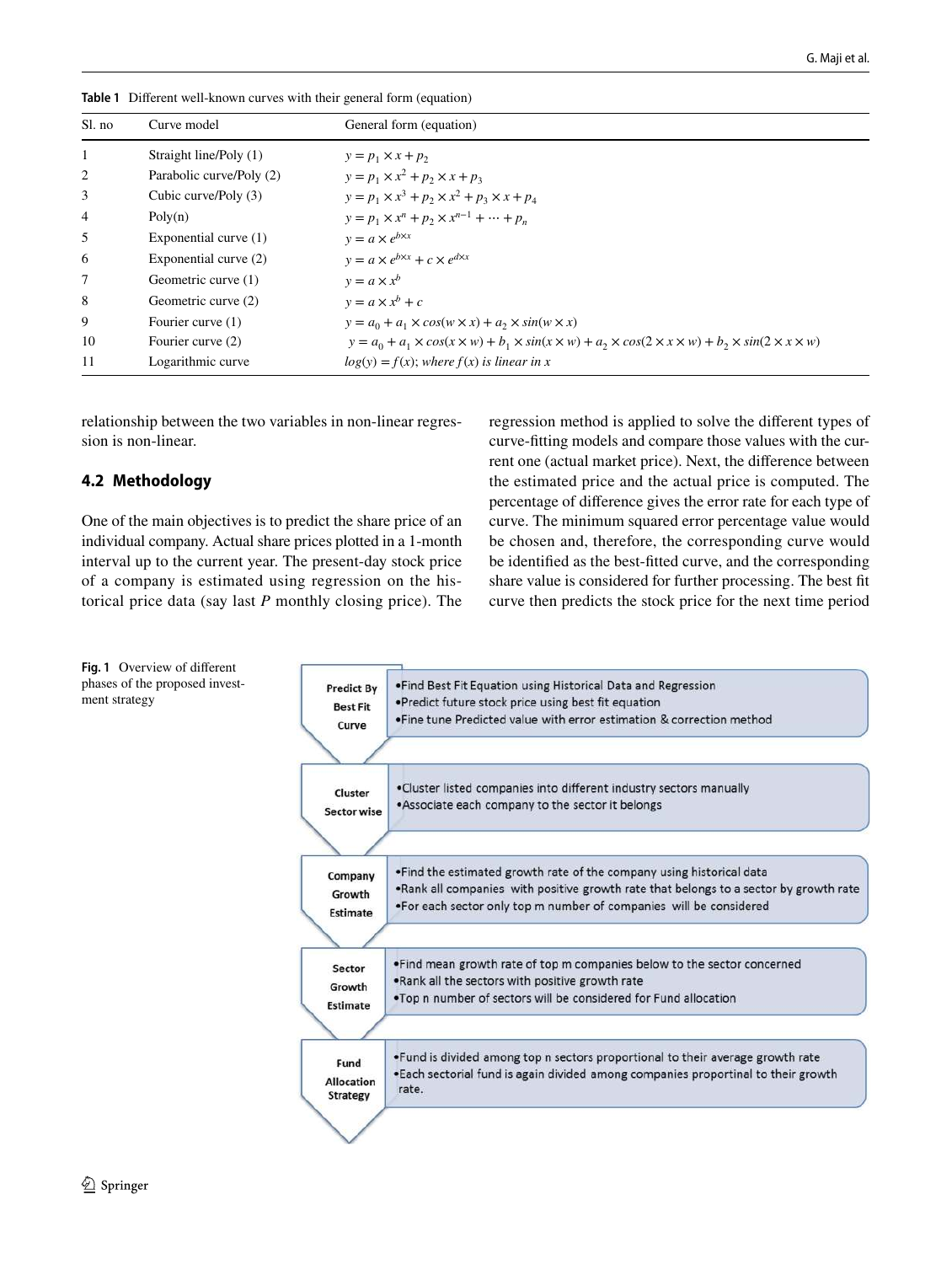for the company. The overall flow of the methodology is depicted in Fig. [1](#page-5-1).

In order to get better prediction value refinement is done on the predicted value generated so far (using the best-fit regression line) by removing some error to some extent, by implementing an error estimation technique discussed below.

In the case of the share market, the impact of the share price of recent years is more influential than the previous years. However, a long-time analysis is also required to understand the trend of the particular stock. With these issues as critical consideration, It uses data for a longer time with a higher impact on recent prices in the proposed formulation. It puts more weight in recent years and gradually decrease the weight for previous years. Then after calculating an error measure, It adjusts on the error value with the predicted value for better estimation.

It gives a set of predicted values of different companies, and that is the input data set for further activities. Therefore, it is needed to allocate the fund into the market such that the net return is comparatively higher. Investing total funds into a single company would not always maximize the returns as a company showing a higher growth-rate might not continue the same in the future. The same is also true for the companies having a low-profit percentage at present, might show better return in the future due to different factors such as the launching of new products, new investment from the investors, acquisition, etc. Therefore, the capital should be invested across many companies (diversified investment) that belong to diverse industry sectors to maintain better returns while reducing the risk. The proposed strategy is to diversify into many sectors for better portfolio management.

After predicting the share values, the companies are clustered sector-wise for diversified fund allocation. These different sectors with a different rate of growth are identified. Therefore, we propose a mathematical approach to allocate funds sector-wise.

Before the allocation of funds, it needs to calculate the growth rate of all individual companies belongs to a sector. The calculation is on the growth rate between the two same time period for all the companies and to give more focus on the recent growth rate as compared to the older period. Some weighting factors are set for the previous periods that would get multiplied with their corresponding growth rate where their sum up gives the overall growth of that company. Similarly, we need to calculate the growth rate of all the companies within a sector. Then, the mean of the growth rate of all the companies except those with negative growth would reflect the overall growth rate of a particular industry sector. Likewise, the net growth rate of all the sectors is calculated. The philosophy here is to allocate a bigger chunk of the fund to the high growth sectors and less to the moderately growing sectors. The same logic is applied while selecting the candidate companies within an industry sector.

### **4.3 Algorithm for diversified fund allocation across Companies as well as sector‑wise to maximize the net return**

In the proposed methodology, the prediction of the current share value is done based on the data from the previous *p* months. The *month-wise weight*  $(Y_i)$  is used for calculating the impact of growth/fall of the price several times in the proposed algorithm for consecutive years to compute the error values and in case of the computing growth rate of an individual company in subsequent years. It is calculated for the *i*th month using Eq. [\(1\)](#page-6-0):

<span id="page-6-0"></span>
$$
Y_i = \frac{2*(p-i+1)}{p*(p+1)}.
$$
\n(1)

Different industry sectors are identified by consulting financial news sources and NSE and BSE web portals. Companies that belong to these sectors are also available from the same sources. Historical stock prices of those listed companies are also available from NSE and BSE portal (BSE 2019b).

#### STEP 1: **[PREDICTION OF STOCK PRICE OF SELECTED COMPANIES]**

#### 1. **A: [IDENTIFYING BEST FITTED CURVE AND DATA SET GENERATION]**

- 1.A. i: Collect the historical stock prices of a company for the last *p* months. This constitutes the initial dataset for the model.
- 1.A. ii: Solve different curve-fitting models by a regression method to predict the stock price for different time periods between *p* and 0 months (present). Therefore, generating some predicted share values of that company across the different time period.
- 1.A. iii: Calculate the percentage deviation of the forecasted values from the actual values.
- 1.A. iv: Choose the curve as best fitted for which the rate of deviation (*Root Mean Square Error* (RMSE)) is lowest and R-squared value is maximum then put the predicted values of the corresponding curve in our data set.
- 1.A. v: Predict the share value (for historical data for which actual prices are also known) after a certain period (when we would need to withdraw our fund may be after 3, 6, 12 months in future) by solving the best-fitted curve using regression. Insert the predicted share value into the dataset.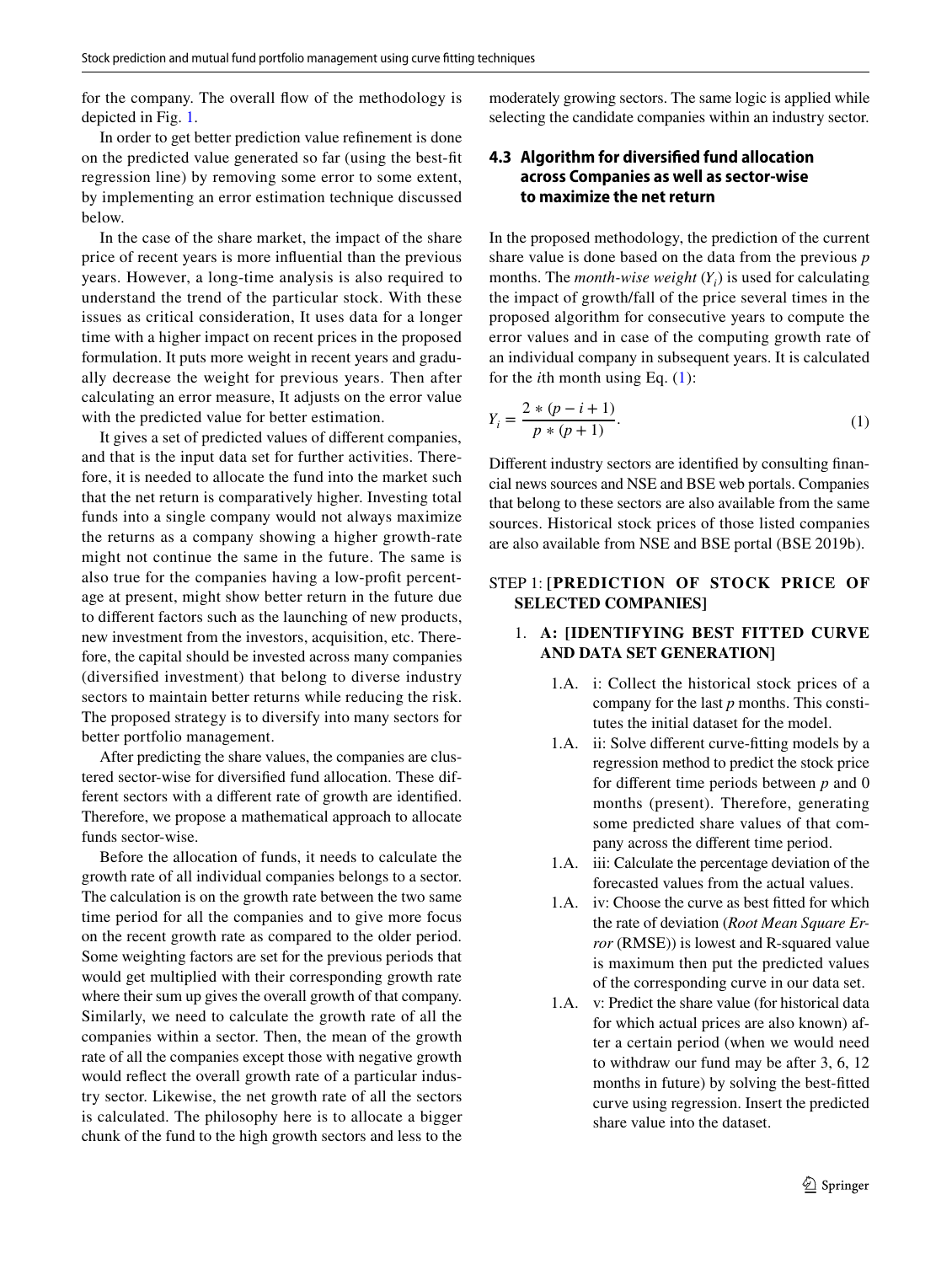1.A. vi: Repeat the steps from **1.A.i** to **1.A.v** for every company to generate our data set.

#### 1. **B. [FINE-TUNING OF PREDICTED STOCK PRICE BY ERROR ESTIMATION]**

- 1.B. i: Calculate the deviation of predicted share value from the actual value at each considered time period
- 1.B. ii: Suppose the deviations at *P* different time periods are,  $\dots$ ,  $d_p$ . Where  $d_k$  is the deviation of share value corresponding to its actual share value *k* period (months) earlier.
- 1.B. iii: Calculate the *Company Net Error* (*CNE*) by the following formula:

$$
CNE_j = Y_1 d_1 + Y_2 d_2 + \dots + Y_k d_k + \dots + Y_p d_p,
$$

 where *CNE<sup>j</sup>* is the *Company Net Error* of the *j*th company (where  $j = 1 ... m$ ). *Y* values for each time period are calculated following Eq.  $(1)$  $(1)$ .

- 1.B. iv: Add the  $CNE<sub>j</sub>$  to the corresponding predicted share value of the company to generate *FPV* (*Final Predicted Value*) and insert *FPV* into our data set.
	- 1.B. v: Repeat step **1.B.i** to **1.B.iv** until *FPV* (*Final Predicted Value*) of all the companies get calculated.

## STEP 2: **[BUSINESS DOMAIN IDENTIFICATION]**

 Group all listed companies into different industry sectors or domains based on the business areas of the company with the help of domain experts.

## STEP 3: **[SELECTION OF SECTORS AND COMPA-NIES BELONG TO THAT SECTOR FOR INVEST-MENT]**

## 3. **A: [COMPANY-WISE WITHIN A SECTOR]**

- 3.A. i: Pick up a company from a particular sector.
- 3.A. ii: Find the percentages of the growth rate of the company for different time periods with respect to the month immediately earlier. Calculate this into present day from the initial time period (say *p* months ago). Suppose the growth rate between *i*th previous month and  $(i - 1)$ th previous month is  $Gr_i$ , where  $i = 1$  to *P*, considering current month as 0th month. Therefore,  $Gr_i$  is the growth rate of  $(i - 1)$ th time period w.r.t its immediate earlier month i.e. *i*th month. To maximize the impact of current growth over the growth of older year, we would develop a mathematical formula stated below.

 $\circled{2}$  Springer

Suppose the growth rates of a company are  $Gr_1, Gr_2, \ldots, Gr_p$  respectively from present to *P* years earlier.

 3.A. iii: Calculate the *Company Net Growth Rate* (CNGR) by the following formula:

 $CNGR_i = Y_1Gr_1 + Y_2Gr_2 + \cdots + Y_iGr_i + \cdots + Y_pGr_p$ 

 Where *CNGR<sup>j</sup>* is the *Company Net Growth Rate* of the  $j<sup>th</sup>$  company (where j=1 to m).  $Y_i$  is calculated following Eq. ([1\)](#page-6-0).

- 3.A. iv: Repeat step **3.A.i** to **3.A.iii** until *Company Net Growth Rate* (*CNGR*) of all the companies of that particular sector gets calculated.
- 3.A. v: Consider only the companies having positive growth rate to invest our fund and discard all the companies having a negative growth rate for that time period.

## 3. **B: [SECTORWISE]**

 Calculate the net growth rate of a particular sector by finding the mean value of the growth rate of all the companies belong to that sector.

## 3. **C: LOOP**

Repeat step **3.A** and **3.B** for each sector.

#### STEP **4: [ALLOCATION OF FUND]**

 In the case of fund allocation, the motive is to allocate more funds in such sectors and companies having better growth rate over the sectors and the companies having a lower rate of growth to enlarge overall profit. Say overall fund is *F*.

## 4. **A. [SECTORWISE]**

 4.A. i. Find out the Sector Multiplying Factor (*SMF*) by the following formula:

$$
SMF = \frac{100}{\sum_{i=1}^{n} G_i}
$$

Where  $G_i$  is the growth rate of sectors  $S_i$ , *n* is the number of sectors selected for investment.

 4.A. ii: Determine the sector-wise fund to be invested by the mathematical formula given below:

$$
SA_i = G_i * SMF
$$

Where  $SA<sub>i</sub>$  denotes sector-wise percentage allocation. Thus sector-wise allocation is given by

$$
SFA_i = F * SA_i
$$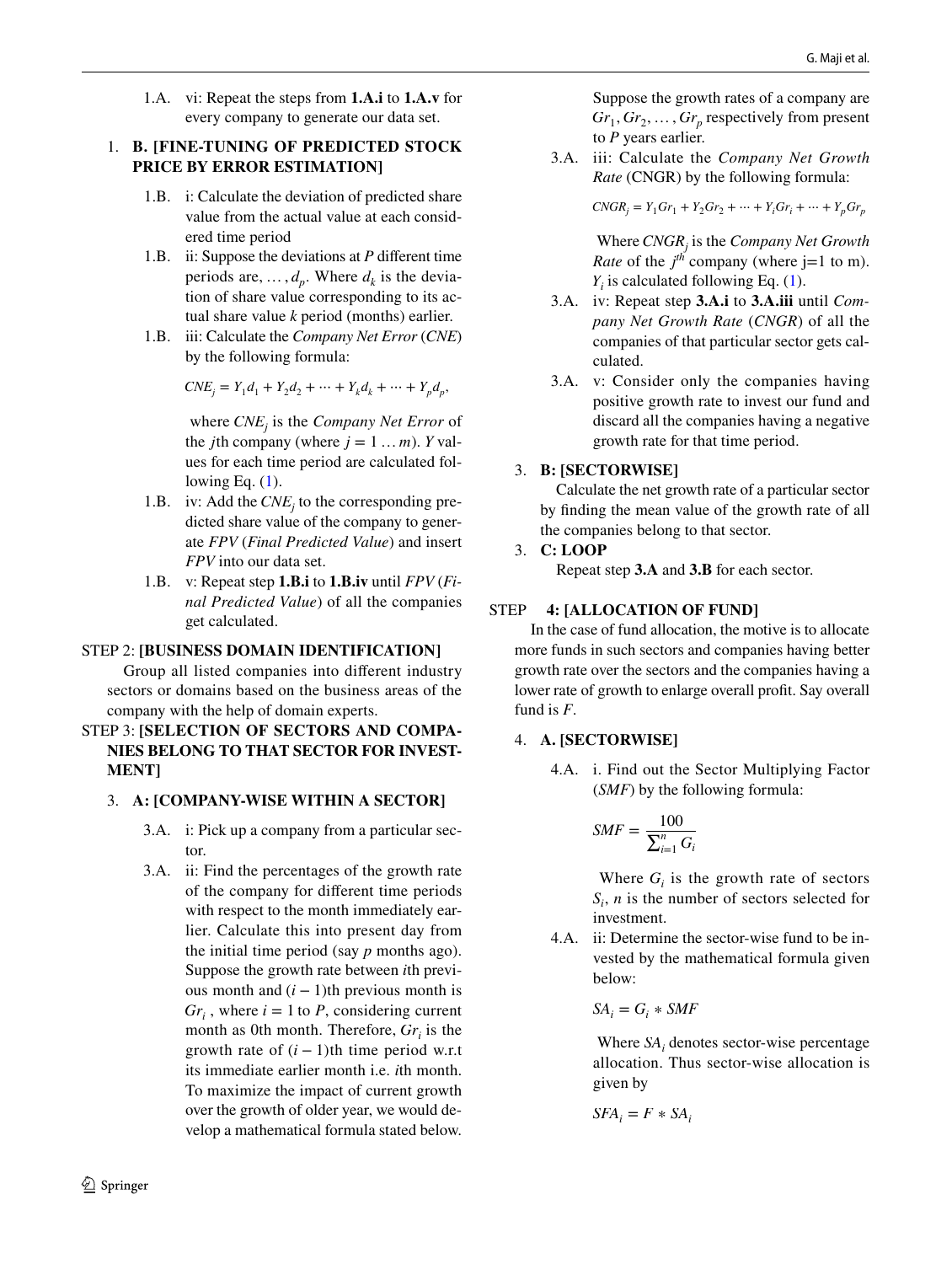- 4.A. iii: Repeat step **4.A.i** to step **4.A.ii** for all the selected sector.
- 4. **B. [COMPANYWISE]** Repeat for each sector *S<sup>i</sup>* where  $i = 1$  to *n* Let each sector  $S_i$  consists of *m* number of companies  $C_1$  to  $C_m$  with growth percentages of  $G_1$  to  $G_m$  respectively.
	- 4.B. i: Find out the Company Multiplying Factor (*CMF*) by the following formula:

$$
CMF = \frac{100}{\sum_{i=1}^{m} G_j}
$$

Where  $G_j$  is the growth rate of a sector containing m number of companies  $C_j$  (where  $j = 1 ... m$  respectively.

 4.B. ii: Determine the company wise fund to be invested by the mathematical formula given below:  $CA_k = g_k * CMF$  for sector  $C_i$ . (where  $k = 1 ... m$ ) Where  $CA_k$  denotes company wise allocation percentage wise Thus company wise allocation is given by

$$
SCA_k = SFA_i * CA_k
$$

4.B. iii: End of Repeat Step 4B

#### <span id="page-8-0"></span>**5 Experimental results**

In this experiment, 137 months of (Aug 2004–Dec 2015) closing stock prices of 20 different companies from BSE along with their dividend paid, bonus share issued, share split, etc. (These parameters are used for the mutual fund profit calculation not for share price forecasting) are used as the training set. Data from January 2016 to Dec 2016 has been used for validation, evaluation, and comparison of the proposed portfolio with other *CRISIL* (CRISIL 2020; Annapoorna and Gupta [2013\)](#page-12-20) ranked mutual funds and benchmark indexes. For the experiments, we first perform regression on different company's historical closing prices and select the best fitting curve for further processing. As an example, we have shown different curves fitted with the stock prices of TCS in Fig. [2.](#page-8-1) The trend line gives the curve equation and corresponding coefficient values. We choose the curve with minimum RMS error for each of the fitted curves. Table [2](#page-9-0) shows the sample calculations of the best curve fitting of TCS with different parameter values like coefficients of fitted curve, RMSE, and R-squared value. We compute the same with the other 19 companies and the best fit curve for each of these companies along with the different parameters are shown in Table [3](#page-9-1). Next, we allocate the fund into multiple industrial sectors based on the cumulative performance of the stocks from each such sectors as presented in Table [4.](#page-10-0) We have considered a total capital of Rs.



<span id="page-8-1"></span>**Fig. 2** Different curves fitting with monthly closing stock prices of TCS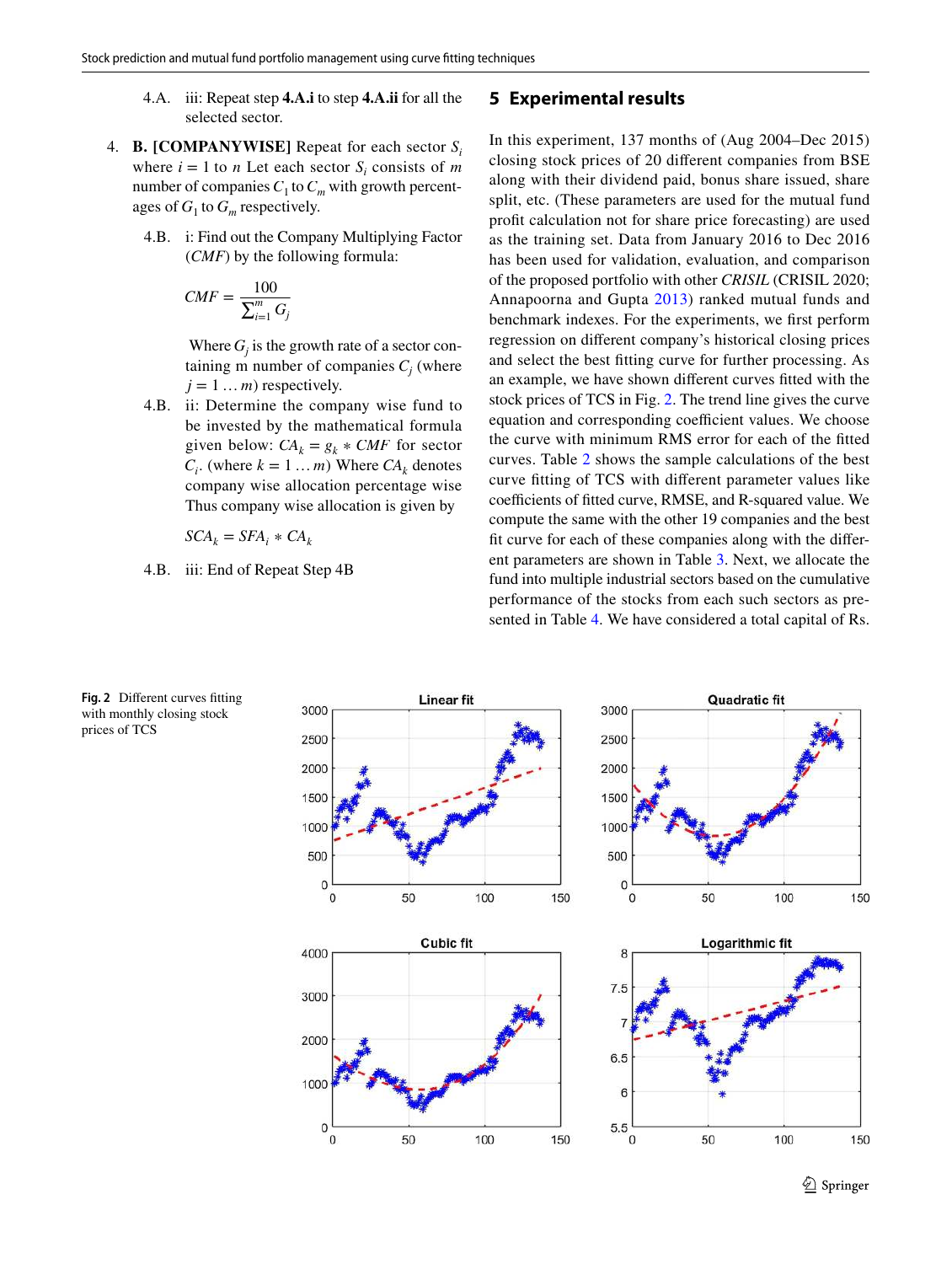| Curve model                    | Equation                                       | Coefficients (range)                                                                                                                     | R-squared Adjusted | R-squared | RMS error |
|--------------------------------|------------------------------------------------|------------------------------------------------------------------------------------------------------------------------------------------|--------------------|-----------|-----------|
| Linear                         | $f(x) = p_1 * x + p_2$                         | $p1 = 9.066(6.916, 11.22)$<br>$p2 = 753.5 (582.6, 924.5)$                                                                                | 0.34               | 0.3351    | 503.2     |
| Quadratic                      | $f(x) = p_1 * x^2 + p_2 * x + p_3$             | $p1 = 0.3072(0.276, 0.3383)$<br>$p2 = -33.32 (-37.76, -28.89)$<br>$p3 = 1736(1603, 1868)$                                                | 0.83               | 0.8257    | 257.7     |
| Cubic                          | $f(x) = p_1 * x^3 + p_2 * x^2 + p_3 * x + p_4$ | $p1 = 0.0007091 (-0.0001824, 0.001601)$<br>$p2 = 0.1604 (-0.02677, 0.3475)$<br>$p3 = -25.19$ (-36.32, -14.05)<br>$p4 = 1640(1462, 1818)$ | 0.83               | 0.8276    | 256.3     |
| Exp order 1                    | $f(x) = a * e^{b * x}$                         | $a = 685.5(578.2, 792.7)$<br>$b = 0.009011(0.007458, 0.01056)$                                                                           | 0.46               | 0.4559    | 455.2     |
| Exp order 2                    | $f(x) = a * e^{b*x} + c * e^{d*x}$             | $a = 1526(1347, 1705)$<br>$b = -0.02264$ ( $-0.03131$ , $-0.01396$ )<br>$c = 129.5(54.18, 204.8)$<br>$d = 0.02288(0.01847, 0.02728)$     | 0.81               | 0.806     | 271.8     |
| Power order 1 $f(x) = a * x^b$ |                                                | $a = 410.7 (214.6, 606.7)$<br>$b = 0.296(0.186, 0.406)$                                                                                  | 0.16               | 0.1484    | 569.5     |
|                                | Power order 2 $f(x) = a * x^b + c$             | $a = 1.371e-07$ (-6.151e-07, 8.893e-07)<br>$b = 4.758(3.63, 5.885)$<br>$c = 1023(941.2, 1105)$                                           | 0.72               | 0.7136    | 330.3     |

<span id="page-9-0"></span>**Table 2** Error percentage with a different form of the curve-fitting model for TCS (sector = IT)

<span id="page-9-1"></span>

|                  | <b>Table 3</b> CNE, FPV and CNGR |
|------------------|----------------------------------|
|                  | (%) of different companies from  |
| selected sectors |                                  |

| S1#            | Sector         | Company name      | Best fit curve | <b>CNE</b> | <b>FPV</b> | $CNGR(\%)$ |
|----------------|----------------|-------------------|----------------|------------|------------|------------|
| 1              | <b>IT</b>      | <b>TCS</b>        | Poly $(2)$     | $-0.66814$ | 2987.489   | 1.03496    |
| $\overline{2}$ | IT             | <b>INFOSYS</b>    | Fourier (2)    | $-86.9938$ | 1206.09    | 1.129897   |
| 3              | <b>IT</b>      | Wipro             | Poly $(2)$     | $-0.01535$ | 609.6597   | 0.529457   |
| $\overline{4}$ | IT             | Mind Tree         | Poly $(2)$     | $-0.08897$ | 1685.753   | 1.166362   |
| 5              | <b>BANKING</b> | <b>SBI</b>        | Poly $(2)$     | 0.29379    | 2382.164   | 2.604578   |
| 6              | <b>BANKING</b> | <b>ICICI</b>      | Poly $(2)$     | $-0.00057$ | 1519.11    | 2.438129   |
| 7              | <b>BANKING</b> | <b>PNB</b>        | Fourier $(1)$  | $-3.75158$ | 592.5136   | 1.997507   |
| 8              | <b>BANKING</b> | <b>HDFC</b>       | Poly $(2)$     | 0.144772   | 5438.641   | 2.702206   |
| 9              | <b>METAL</b>   | <b>SAIL</b>       | Fourier $(1)$  | $-0.97805$ | 82.02259   | 2.210792   |
| 10             | <b>METAL</b>   | <b>Tata Steel</b> | Poly $(3)$     | 0.021196   | 329.3907   | 1.947975   |
| 11             | <b>METAL</b>   | Hindalco          | Fourier $(1)$  | 78.25338   | 1192.171   | 1.113968   |
| 12             | <b>METAL</b>   | Vedanta           | Poly $(3)$     | $-0.19517$ | 1357.714   | 3.187939   |
| 12             | <b>TELECOM</b> | <b>IDEA</b>       | Fourier $(1)$  | 0.052979   | 152.4592   | 1.545887   |
| 14             | <b>TELECOM</b> | <b>AIRTEL</b>     | Exp(2)         | $-0.54232$ | 652.5065   | 2.526714   |
| 15             | <b>TELECOM</b> | <b>RCOM</b>       | Poly $(2)$     | $-0.01265$ | 76.3301    | 0.347679   |
| 16             | <b>TELECOM</b> | <b>TATA Comm</b>  | Fourier $(1)$  | $-0.00725$ | 482.0565   | 1.969281   |
| 17             | <b>PETRO</b>   | RIL               | Poly $(3)$     | 0.25506    | 2058.618   | 2.165733   |
| 18             | <b>PETRO</b>   | <b>HPCL</b>       | Power $(2)$    | 8.237011   | 813.3963   | 0.864871   |
| 19             | <b>PETRO</b>   | <b>IOCL</b>       | Fourier $(1)$  | $-0.50527$ | 399.1524   | 0.811133   |
| 20             | <b>PETRO</b>   | Petronet LNG      | Poly $(2)$     | $-0.00323$ | 205.7566   | 2.686628   |

1000,000 for investment by the portfolio manager to evaluate the return on investment at different time periods. Finally, Table [5](#page-10-1) shows the fund allocated to each company from each sector depending on their ranking based on expected earning.

The main motive is to allocate more funds to the companies with a higher growth rate than those with a comparatively lower growth rate within a particular sector to earn a better profit. Therefore, the percentage of total funds allocated, along with the amount of funds allocated to an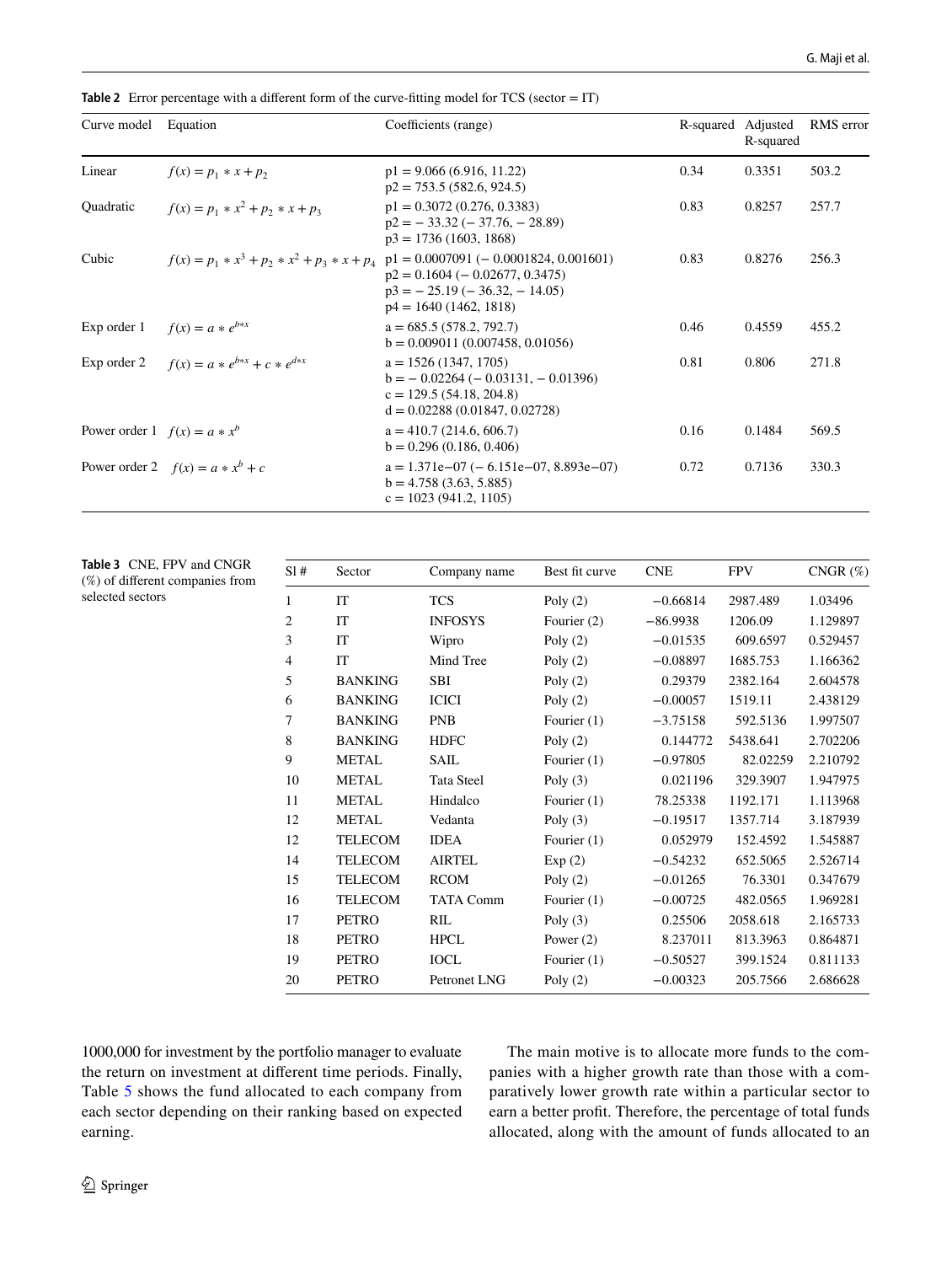<span id="page-10-0"></span>**Table 4** Sector-wise fund allocation

| S1#            | Sector name    | Sector growth<br>rate $\mathcal{C}(G_i)$ | % of Fund allocated to a<br>sector $(SA_i = G_i \times SMF)$ | Amount of fund allocated to a<br>sector (Approx) $SFA_i = F \times SA_i$ |
|----------------|----------------|------------------------------------------|--------------------------------------------------------------|--------------------------------------------------------------------------|
|                | IТ             | 0.965169                                 | 11.0994435                                                   | 110,000                                                                  |
| $\overline{c}$ | <b>BANKING</b> | 2.435605                                 | 28.0094575                                                   | 280,000                                                                  |
| 3              | <b>METAL</b>   | 2.115169                                 | 24.32443775                                                  | 243,000                                                                  |
| $\overline{4}$ | <b>TELECOM</b> | 1.59739                                  | 18.36998788                                                  | 183,000                                                                  |
| 5              | <b>PETRO</b>   | 1.632091                                 | 18.76904938                                                  | 187,000                                                                  |

individual company within a particular sector (say, IT) shown in Table [4](#page-10-0). For example, the fund allocated to the IT sector is Rs. 1,10,000/-. Therefore, this amount of funds further allocated across various companies within the IT sector shown in the first four rows of Table [5.](#page-10-1)

Let us assume that funds allocated to different companies as per the framework, and stocks brought in December 2015, and the funds remain invested for the next 30 months. For simplicity, let us also assume that no more fund inflow or redemption took place in-between. Next, we calculated the market value of the stocks bought at the end of every successive quarter. The dividend amounts, given by the companies from time to time, also added to arrive at the final value of the invested capital. Next, the absolute percentage return on investment is deduced for all subsequent quarters. Detailed calculation sheet considering the actual stock prices from December 2015 to June 2018 placed in the Supplementary Material. We compared the gains with some well-established funds' performance during the same period. HSBC Large Cap Equity Fund—Regular Plan (G) is ranked first by CRISIL (2020) for the period, and also, Axis Focused 25 Fund—Direct Plan (G) placed at rank-1 in diversified equity MFs in the last 3 years. Table [6](#page-11-1) presents the comparative results between our proposed methodology and the top-performing MFs. Figure [3](#page-11-2) represents the comparative performance graphically. We observe from the bar chart that proposed MF generates quite a good income in terms of capital appreciation as well as return on investment. We have followed a *buy-and-hold strategy* during the evaluation of the investment framework. It means that during the whole period of 30 months, no stocks have been sold out partially on peaks, and no new stocks are brought on

<span id="page-10-1"></span>**Table 5** Allocation percentage of fund company-wise within all sectors

| S1#          | Sector         | Sector fund | Companies within sector | Company<br>growth rate | CMF  | % of Sector fund allocated to<br>the company $CA_K = g_K * CMF$<br>(Approx.) | Amount of fund allocated to<br>company $SCA_k = SFA_i * CA_k$<br>(Approx.) |
|--------------|----------------|-------------|-------------------------|------------------------|------|------------------------------------------------------------------------------|----------------------------------------------------------------------------|
| 1            | IT             | 1100000     | <b>TCS</b>              | 1.034960               | 25.9 | 26.81                                                                        | 29,486                                                                     |
| $\mathbf{2}$ |                |             | <b>INFOSYS</b>          | 1.129897               |      | 29.26                                                                        | 32,190                                                                     |
| 3            |                |             | <b>WIPRO</b>            | 0.529457               |      | 13.71                                                                        | 15,084                                                                     |
| 4            |                |             | Mind Tree               | 1.166362               |      | 30.21                                                                        | 33,229                                                                     |
| 5            | <b>Banking</b> | 280000      | SBI                     | 2.604578               | 10.3 | 26.73                                                                        | 74,856                                                                     |
| 6            |                |             | <b>ICICI</b>            | 2.438129               |      | 25.03                                                                        | 70,072                                                                     |
| 7            |                |             | <b>PNB</b>              | 1.997507               |      | 20.50                                                                        | 57,408                                                                     |
| 8            |                |             | <b>HDFC</b>             | 2.702206               |      | 27.74                                                                        | 77,662                                                                     |
| 9            | Metal          | 243000      | <b>SAIL</b>             | 2.210792               | 11.8 | 37.68                                                                        | 91,561                                                                     |
| 10           |                |             | <b>TATA Steel</b>       | 1.947975               |      | 23.02                                                                        | 55,948                                                                     |
| 11           |                |             | Hindalco                | 1.113968               |      | 13.17                                                                        | 31,994                                                                     |
| 12           |                |             | Vedanta                 | 3.187939               |      | 37.68                                                                        | 91,561                                                                     |
| 13           | Telecom        | 183000      | <b>IDEA</b>             | 1.545887               | 15.7 | 24.20                                                                        | 44,274                                                                     |
| 14           |                |             | <b>AIRTEL</b>           | 2.526714               |      | 39.54                                                                        | 72,366                                                                     |
| 15           |                |             | <b>RCOM</b>             | 0.347679               |      | 5.44                                                                         | 9957                                                                       |
| 16           |                |             | <b>TATA Comm</b>        | 1.969281               |      | 30.82                                                                        | 56,401                                                                     |
| 17           | Petro          | 187000      | RIL                     | 2.165733               | 15.3 | 33.17                                                                        | 62,035                                                                     |
| 18           |                |             | <b>HPCL</b>             | 0.864871               |      | 13.25                                                                        | 24,773                                                                     |
| 19           |                |             | <b>IOCL</b>             | 0.811133               |      | 12.42                                                                        | 23,234                                                                     |
| 20           |                |             | Petronet LNG            | 2.686628               |      | 41.15                                                                        | 76,956                                                                     |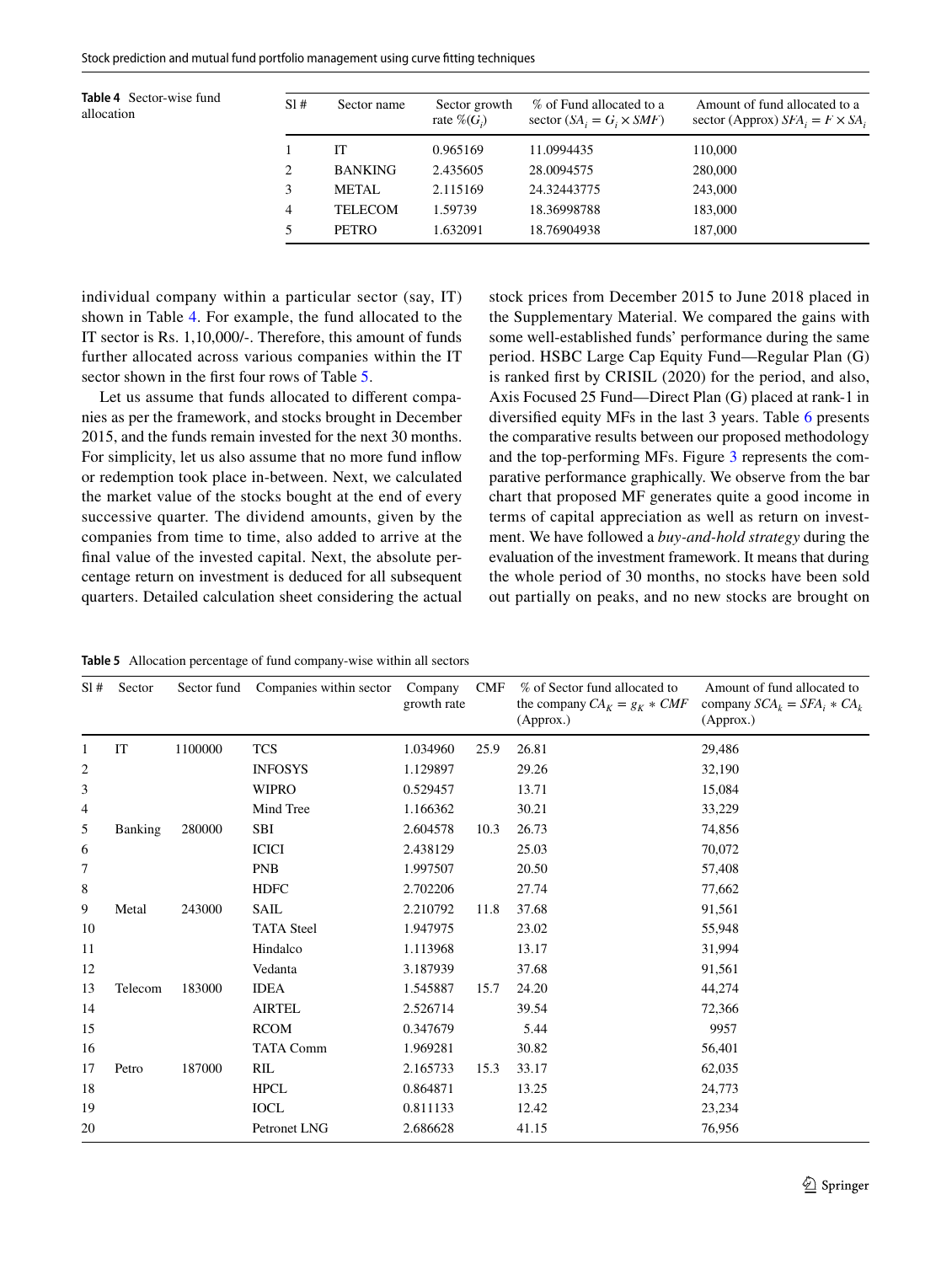# **ABSOLUTE % RETURN**



- 
- 



<span id="page-11-2"></span>**Fig. 3** Absolute overall gain/return (%) on investment over the period of 30 months for proposed mutual fund and three other wellestablished funds. (HSBC large cap equity fund regular plan (G) is

ranked-1 MF by (CRISIL 2020) and Axis focused 25 fund direct plan is ranked-1 in diversified equity MFs in last 3 years)

<span id="page-11-1"></span>**Table 6** Absolute percentage return of the proposed mutual fund in comparison to some well-ranked mutual funds along with NIFTY benchmark index for a period of 30 months

| Month-year | Total amount | Duration of<br>investment<br>(months) | $%$ Return in<br>proposed MF<br>$(\%)$ | $%$ Return in<br><b>HSBC</b> large<br>cap equity<br>fund—regular<br>plan $(G)$ | $%$ Return in<br>axis focused 25<br>fund-direct<br>plan $(G)$ | % Return in<br>tata equity P/E<br>fund—regular<br>plan $(G)$ | NIFTY points | $%$ Return<br>in Nifty<br>index |
|------------|--------------|---------------------------------------|----------------------------------------|--------------------------------------------------------------------------------|---------------------------------------------------------------|--------------------------------------------------------------|--------------|---------------------------------|
| 12-2015    | 1,000,000    | $\theta$                              | $\Omega$                               |                                                                                |                                                               |                                                              | 7946         | $\overline{0}$                  |
| 03-2016    | 918,759      | 3                                     | $-8.32$                                | $-1.7$                                                                         | $-3.4$                                                        | $-5.7$                                                       | 7738         | 2.6                             |
| 06-2016    | 1,035,236    | 6                                     | 3.524                                  | 5.8                                                                            | 6.8                                                           | 7.2                                                          | 8288         | 4.3                             |
| 12-2016    | 1,165,869    | 12                                    | 19.24                                  | 8                                                                              | 5.8                                                           | 16.2                                                         | 8186         | 3.0                             |
| 03-2017    | 1,293,750    | 15                                    | 41.08                                  | 23.1                                                                           | 22.3                                                          | 34.7                                                         | 9174         | 15.5                            |
| 06-2017    | 1,292,870    | 18                                    | 45.24                                  | 28                                                                             | 32.8                                                          | 41                                                           | 9521         | 19.8                            |
| 12-2017    | 1,479,314    | 24                                    | 76.14                                  | 41                                                                             | 55.4                                                          | 61.9                                                         | 10,531       | 32.5                            |
| 03-2018    | 1,245,890    | 27                                    | 52.39                                  | 34.5                                                                           | 47.1                                                          | 54.3                                                         | 10,114       | 27.3                            |
| 06-2018    | 1,221,441    | 30                                    | 53.96                                  | 40.5                                                                           | 60.7                                                          | 55.5                                                         | 10,714       | 34.8                            |

dips. The above ensures that our framework does not depend much on the market timing of the fund managers. Our return could have been more if we would have re-invested the dividend amounts in the same stock, but in this study, we have kept the dividend amount aside and never invested for simplicity. If we carefully observe the results in Fig. [3,](#page-11-2) we see that during the first 3 months almost all the MFs including the proposed scheme have negative returns and after 6 months all go to green and increase subsequently. The period is from January 2016 to June 2016 and certain global events caused those bearish patterns such as economic slowdown of China (Hu et al. [2018\)](#page-12-21), the Brexit issue (Mora-Cantallops et al. [2019](#page-12-22)) and volatile crude oil price.

## <span id="page-11-0"></span>**6 Conclusion**

This paper proposes a novel methodology to build up a mutual fund portfolio to increase the profit over time and avoid risks. The people with the goal of the investment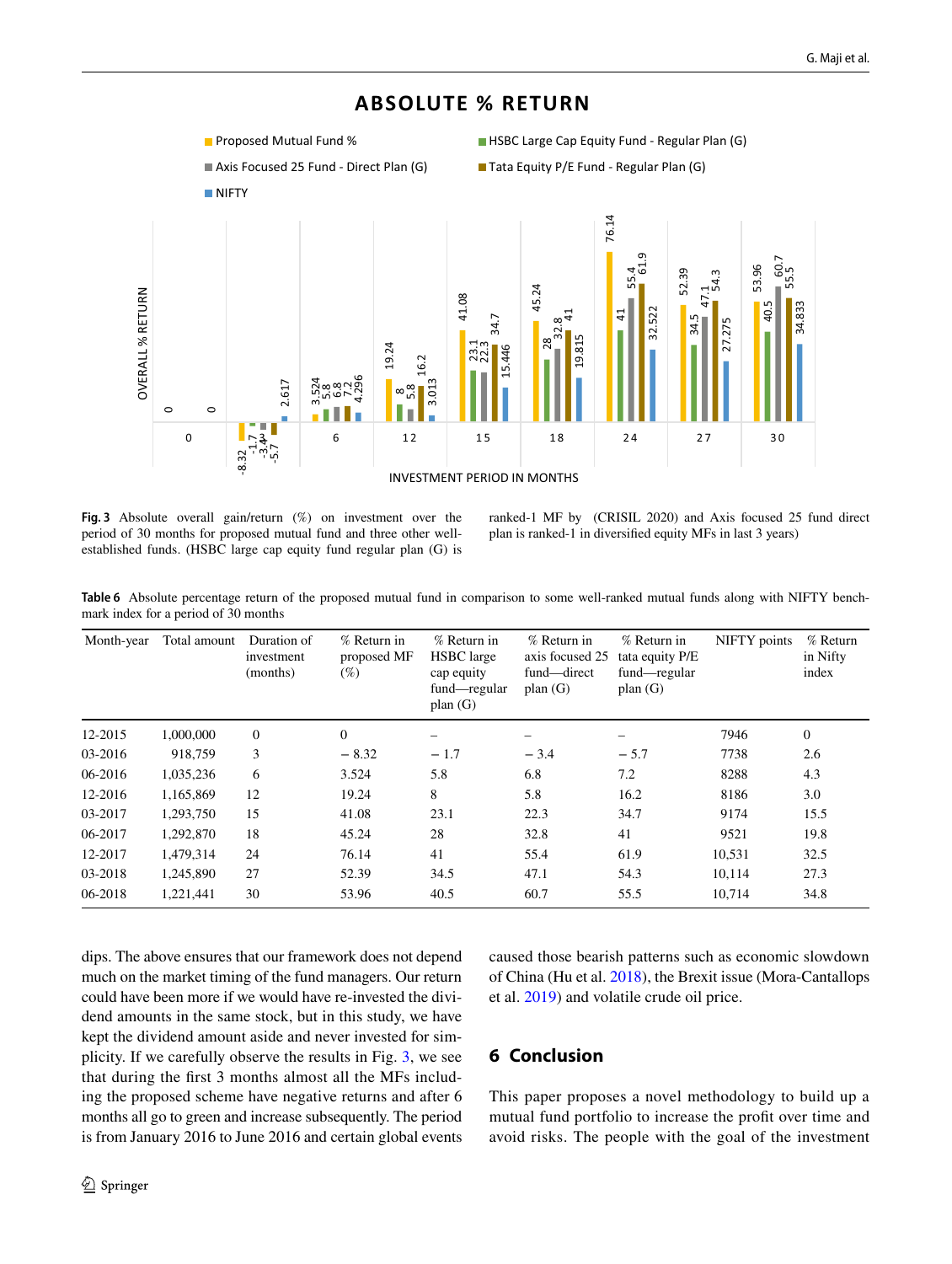generally look for higher returns over time. The proposed methodology helps build a robust portfolio over time by analyzing the historical data based on regression analysis. Experimental results show that it performs as good as India's top-performing mutual funds or even beat them over a long period. The majority of the research works in this domain are focused on predicting the individual stock price. Here we extend and reframe the problem by identifying the different business sectors and then compute the price of every stock selected for these sectors and finally group these stocks in such a cumulative manner so that the risk of investment is reduced but the percentage of return increases. The proposed method can be used by portfolio managers to benchmark mutual funds' performances for a considerably long period. Though the experiment performed on the Indian share market data, it is also applicable to different share markets across the globe. This framework has the advantage of being less dependent on market-timing of buy/sell by expert fund managers. We have excluded the options of buying on dips and selling on ups to enhance profit margin. Instead, we have focused on making it robust against market volatility by using a *buy-and-hold* strategy. Dividends received are also not re-invested in the framework for simplicity. We have shown that it is possible to gain a decent return with much less market timing dependence and complex financial indicator analysis. The *high net worth individuals* (HNI) could also leverage the proposed framework for their portfolio management. In our future study, strategies other than *buy-and-hold* could be explored by adding complexity to the framework. Every quarter buy/sell strategy could be incorporated based on the forecasted change in the upcoming months. The dividend amount could also be used to hedge the market risk by investing in gold/government securities/bonds, etc. We can study the curve's changing pattern for varying periods for a specific domain/company for better prediction.

#### **References**

- <span id="page-12-0"></span>Agapova A (2011) Conventional mutual index funds versus exchangetraded funds. J Financ Mark 14(2):323–343
- <span id="page-12-12"></span>Altay E, Satman MH (2005) Stock market forecasting: artificial neural network and linear regression comparison in an emerging market. J Financ Manag Anal 18(2):18
- <span id="page-12-17"></span>Ananthi M, Vijayakumar K (2020) Stock market analysis using candlestick regression and market trend prediction (CKRM). J Ambient Intell Humaniz Comput. https://doi.org/10.1007/s12652-020-01892-5
- <span id="page-12-20"></span>Annapoorna M, Gupta PK (2013) A comparative analysis of returns of mutual fund schemes ranked 1 by CRISIL. Tactful Manag Res J 2(1):1–6
- <span id="page-12-7"></span>Asadi S (2019) Evolutionary fuzzification of ripper for regression: case study of stock prediction. Neurocomputing 331:121–137
- Association of Mutual Funds in India (2020) Industry trends June 2020. https://www.amfiindia.com/Themes/Theme1/downloads/home/ Industry-Trends.pdf. Accessed 19 July 2020
- <span id="page-12-6"></span>Atsalakis GS, Valavanis KP (2009) Surveying stock market forecasting techniques-Part II: soft computing methods. Expert Syst Appl 36(3):5932–5941
- <span id="page-12-19"></span>Baralis E, Cagliero L, Garza P (2017) Planning stock portfolios by means of weighted frequent itemsets. Expert Syst Appl 86:1–17
- BSE (2019a) Bombay stock exchange, India. http://www.bseindia.com. Accessed 30 Nov 2019
- BSE (2019b) BSE India stock monthly closing price dataset. [http://](http://www.bseindia.com/markets/equity/EQReports/StockPrcHistori.aspx?scripcode=512289&flag=sp&Submit=G) www.bseindia.com/markets/equity/EQReports/StockPrcHistori .aspx?scripcode=512289&flag=sp&Submit=G. Accessed 30 Sept 2019
- <span id="page-12-8"></span>Chandar SK (2019) Fusion model of wavelet transform and adaptive neuro fuzzy inference system for stock market prediction. J Ambient Intell Humaniz Comput 1–9
- <span id="page-12-4"></span>Chikhi M, Diebolt C (2010) Nonparametric analysis of financial time series by the kernel methodology. Qual Quantity 44(5):865–880
- CRISIL (2020) Mutual fund ranking. https://www.crisil.com/en/home/ what-we-do/financial-products/mf-ranking.html. Accessed 19 July 2020
- <span id="page-12-15"></span>Curran K (2011) Ubiquitous developments in ambient computing and intelligence: human-centered applications. Artif Intell 2021:229
- <span id="page-12-11"></span>Ding S, Cui T, Xiong X et al (2020) Forecasting stock market return with nonlinearity: a genetic programming approach. J Ambient Intell Human Comput 11:4927–4939. [https ://doi.org/10.1007/](https://doi.org/10.1007/s12652-020-01762-0) s12652-020-01762-0
- <span id="page-12-3"></span>Fong SJ, Dey N, Chaki J (2020) Artificial intelligence for coronavirus outbreak. Springer, New York. [https ://doi.](https://doi.org/10.1007/978-981-15-5936-5) [org/10.1007/978-981-15-5936-5](https://doi.org/10.1007/978-981-15-5936-5)
- <span id="page-12-10"></span>Ghosh A, Bose S, Maji G, Debnath N, Sen S (2019) Stock price prediction using LSTM on Indian share market. In: Proceedings of 32nd international conference on, vol 63, pp 101–110
- <span id="page-12-16"></span>Gottschlich J, Hinz O (2014) A decision support system for stock investment recommendations using collective wisdom. Decis Support Syst 59:52–62
- <span id="page-12-2"></span>Hajizadeh E, Ardakani HD, Shahrabi J (2010) Application of data mining techniques in stock markets: a survey. J Econ Int Financ 2(7):109–118
- <span id="page-12-21"></span>Hu S, Liu M, Fong S, Song W, Dey N, Wong R (2018) Forecasting China future MNP by deep learning in behavior engineering and applications. Springer, New York, pp 169–210
- <span id="page-12-13"></span>Ji M, Zhang K, Wu Q (2020) Introducing a hybrid model SAE-BP for regression analysis of soil temperature with hyperspectral data. Int J Ambient Comput Intell (IJACI) 11(3):66–79
- <span id="page-12-1"></span>Liao SH, Chu PH, Hsiao PY (2012) Data mining techniques and applications—a decade review from 2000 to 2011. Expert Syst Appl 39(12):11303–11311
- <span id="page-12-18"></span>Maji G, Sen S, Sarkar A (2017) Share market sectoral indices movement forecast with lagged correlation and association rule mining. In: IFIP International conference on computer information systems and industrial management, Springer, pp 327–340
- <span id="page-12-9"></span>Mingyue Q, Cheng L, Yu S (2016) Application of the artificial neural network in predicting the direction of stock market index. In: 2016 10th International conference on complex, intelligent, and software intensive systems (CISIS), IEEE, pp 219–223
- <span id="page-12-14"></span>Moere AV, Offenhuber D (2009) Beyond ambient display: a contextual taxonomy of alternative information display. Int J Ambient Comput Intell (IJACI) 1(2):39–46
- <span id="page-12-5"></span>Mondal D, Maji G, Goto T, Debnath NC, Sen S (2018) A data warehouse based modelling technique for stock market analysis. Int J Eng Technol 7(313):165–170
- <span id="page-12-22"></span>Mora-Cantallops M, Sánchez-Alonso S, Visvizi A (2019) The influence of external political events on social networks: the case of